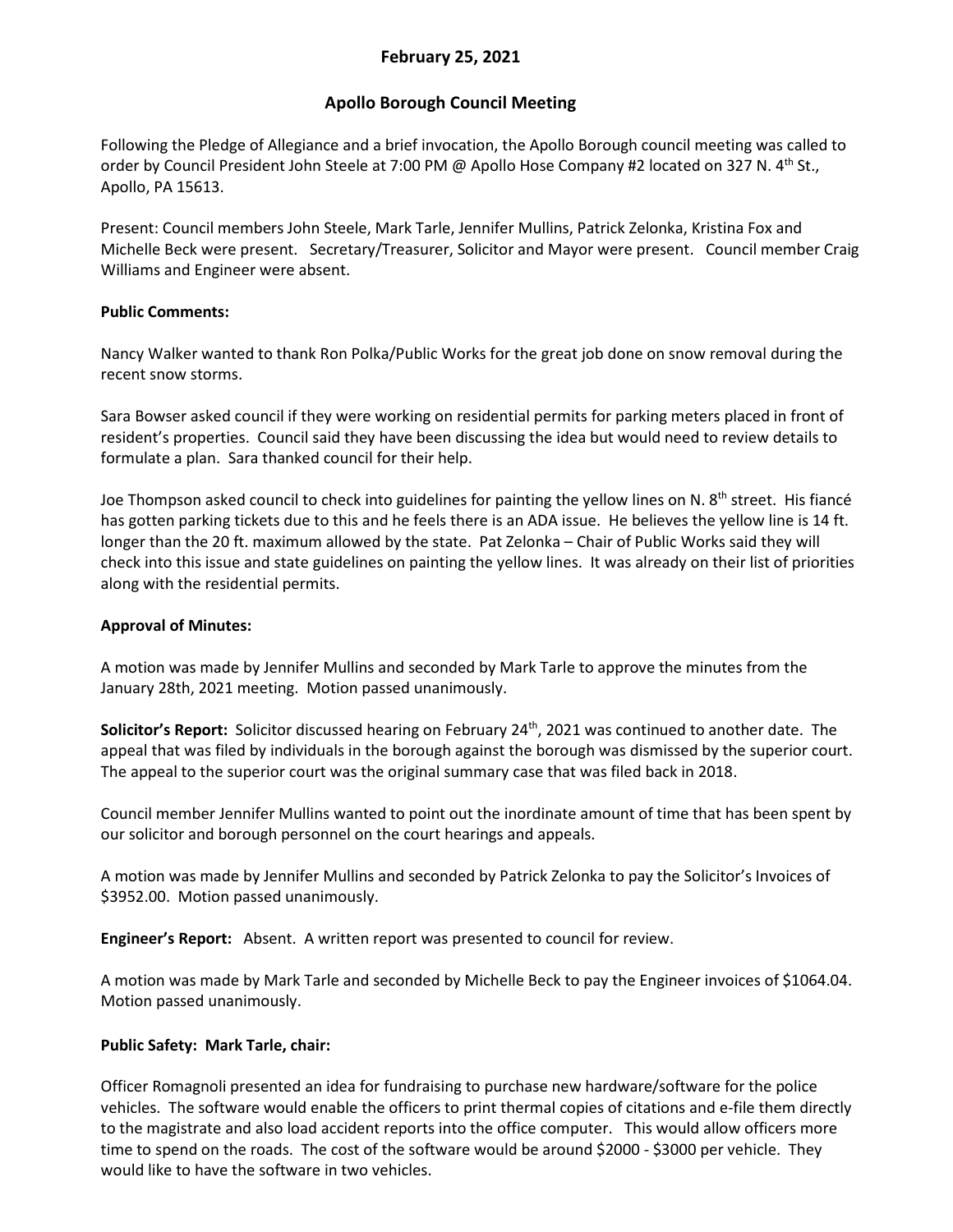Jennifer Mullins made note that Officer Baustert advised of a public safety issue with people parking in the safety zone in front of the Post Office in the plaza. The reflective tape is worn and needs to be replaced.

## **Mayor's Report:**

Mayor Virostek reported in the month of January, there were 16 - complaints, 9 - incidents, 21 - Police calls, 24 - State Police calls, 32 - EMS calls, 17 - Apollo Boro and other EMS units, 6 - STN40

The Mayor mentioned that the big conference table the borough was using actually belongs to the historical society. The Historical Society would like to be notified if council no longer has any use for it and does not want it anymore.

### **Secretary/Treasurer Report:**

- Report on monthly expenses presented to council.
- Annual audit to start on Tuesday, March  $9<sup>th</sup>$ .

### **Finance Committee Report – John Steele, chair:**

A motion was made by Mark Tarle and seconded by Kristina Fox to pay the bills, including payroll. Motion passed unanimously.

> Approval of items for payment as follows (1/25/2021 to 2/23/2021) Garbage Fund - \$9412.91 General Fund (includes payroll) - \$24522.31 Liquid Fuels Fund - \$10355.17 Parking Fund - \$81.74 Sewer Fund - \$5792.31 Sewer Separation Fund - \$2395.03 **Total – \$52559.47**

John Steel advised that re-appointed officials have not yet been accepted for 2021.

A motion was made by Patrick Zelonka and seconded by Mark Tarle to keep all appointed officials the same as 2020. Motion passed unanimously.

The contract with Shank Waste Management is up at the end of the year and the borough will need to advertise to get bids for 2022.

#### **Personnel/HR Committee Report: Jennifer Mullins, chair:**

HR to contact 2 candidates next week for the part time public works position.

#### **Public Works & Streets Committee Report: Patrick Zelonka, chair:**

Pat Zelonka thanked public works, Ron Polka, for the great job he did on plowing the roads during the snow storm and informed council that they are still in good shape with the salt supply.

Public Works will check into the legalities of yellow lines being painted on N. 8<sup>th</sup> Street per request by resident Joe Thompson.

Public Works to review the parking meter ordinance for a potential residential parking permit for residents who have meters in front of their homes.